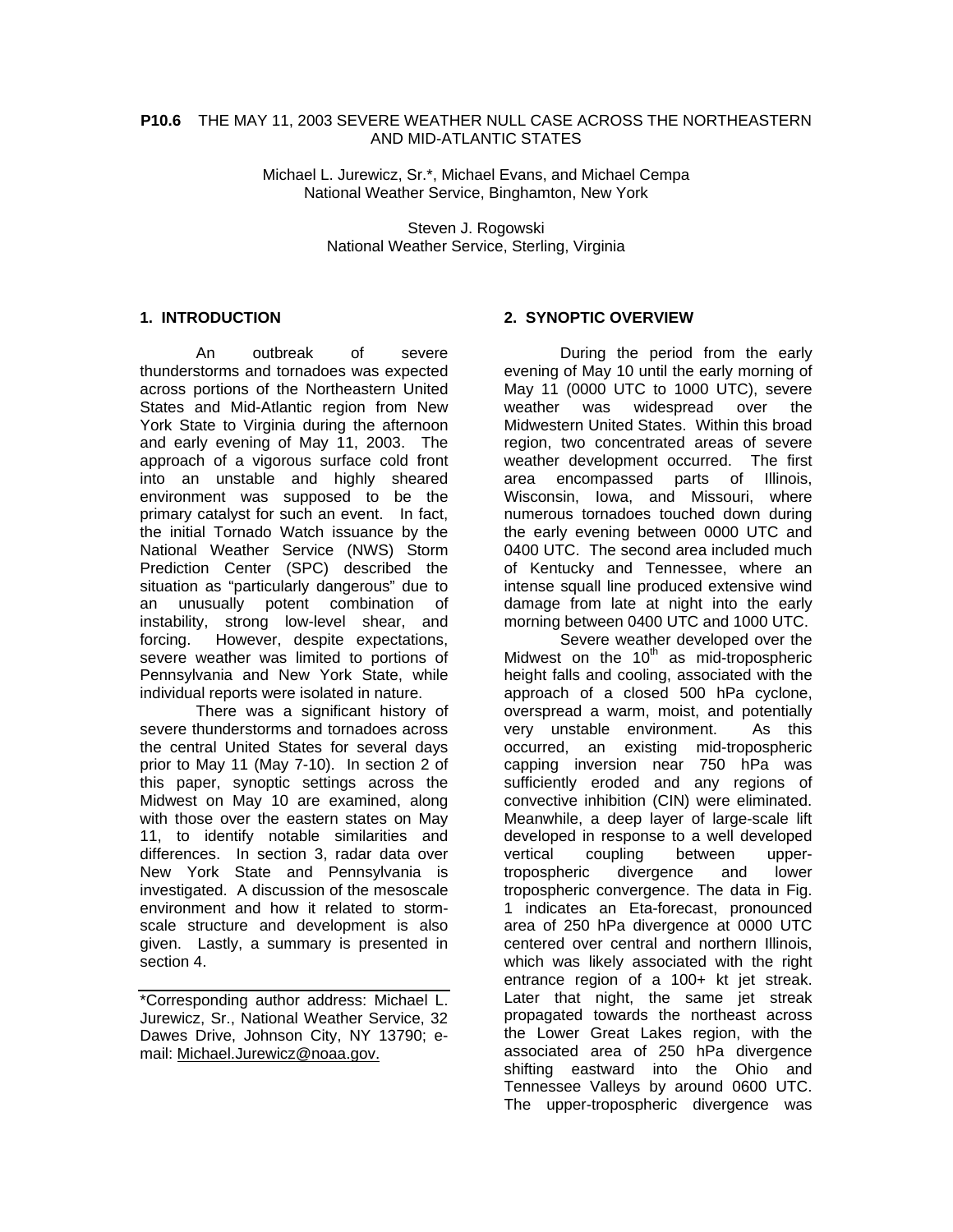coupled with lower-tropospheric synopticscale convergence along an approaching surface cold front. A deep layer of upward vertical motion is indicated between the upper-tropospheric divergence and the lower-tropospheric convergence.

 Throughout the Midwest, adequate wind shear was present in the lowest 3 km above ground level (AGL) to support organized convective systems late on the 10th. However, there is evidence that differences in some of the characteristics of the shear resulted in a different mode of convection over the area where the tornadic storms developed, vs. the area where the squall line occurred. A deep layer of both directional and speed shear was evident over Illinois between 0000 UTC and 0300 UTC, within an environment that favored the development of tornadic supercells. Later that evening between 0300 UTC and 0600 UTC over the Lower Ohio and Tennessee Valleys, pronounced speed shear was evident in the lowest 1.5 to 2 km AGL. However, there was little speed shear above 2 km and the flow was unidirectional. The environment across this area favored squall line and bow-echo development. Numerous prior studies confirm that environments featuring deeper layers of shear in the lowest 3 to 6 km tend to favor supercellular development, while environments featuring a shallower layer of speed shear in the lowest 1 to 3 km tend to favor linear convective development (DeWald and Funk 2000; Evans and Doswell III 2001; Moller et al. 1999; Weisman and Rotunno 2000; Weisman and Trapp 2003; Wicker 1996).

 In contrast to the mid-tropospheric cooling observed over the Midwest on the 10<sup>th</sup>, mid-tropospheric warming occurred over the Northeast and Mid-Atlantic states during the afternoon and evening on the 11<sup>th</sup>, in response to significant mid-level subsidence. The same 500 hPa cyclone described earlier remained nearly stationary over the Upper Midwest during the day on 11<sup>th</sup>, while very little in the way of midtropospheric height falls or cooling translated eastward. Additionally, the nose of a strong middle to upper-tropospheric jet streak rotated northeastward, reaching Ohio and western Pennsylvania between 1800 UTC, May 11 and 0000 UTC, May 12 (Fig. 2). The position of this speed maximum placed much of the area from Pennsylvania

southward to Virginia underneath its rightexit region, a quadrant that typically favors large-scale sinking motion (Bluestein 1993; Uccellini and Johnson 1979). The data in the cross-section shown in Fig. 3, drawn from Ohio to southern New England at 2100 UTC on May 11, confirmed the presence of strong mid-tropospheric subsidence over northern Pennsylvania, with upward motion confined to the lower-troposphere. It is thus theorized by the authors that midtropospheric downward motion was induced from unfavorable jet dynamics and resulted in compressional warming of the 700 to 500 hPa layer. The presence of the midtropospheric warm layer may help explain both the lack of widespread convection on the  $11<sup>th</sup>$ , as well as the shallow nature of the thunderstorms that did develop. Several observed and ACARS soundings (not shown) between 1800 UTC and 2100 UTC indeed showed a substantial thermal inversion around 600 hPa; which helped limit the instability in the warm sector. More detailed descriptions of surface frontal positions and evolutions of boundary layer environments are given in section 3.

 The degree of 0-3 km environmental shear across the Northeastern and Mid-Atlantic states on May 11 was similar to that observed over portions of the Midwest the evening of May 10, where tornadic supercells were prevalent. This implies that shear profiles over the eastern states would have been supportive of supercell development, had enough instability and lift been in place to sustain more vigorous and deeper updrafts (McCaul and Weisman 2001; Nair et al. 2002; Weisman and Klemp 1982).

# **3. RADAR AND MESOSCALE ANALYSIS**

 Despite the inhibiting effect of the mid-tropospheric cap, scattered thunderstorms managed to develop over northern Pennsylvania and upstate New York during the mid to late afternoon on May 11. Some of these storms developed significant low-level rotation, with two storms producing short-lived, weak tornadoes. However, the majority of the storms occurred with no tornadoes and no wind damage reports of any kind (although several funnel cloud sightings were reported).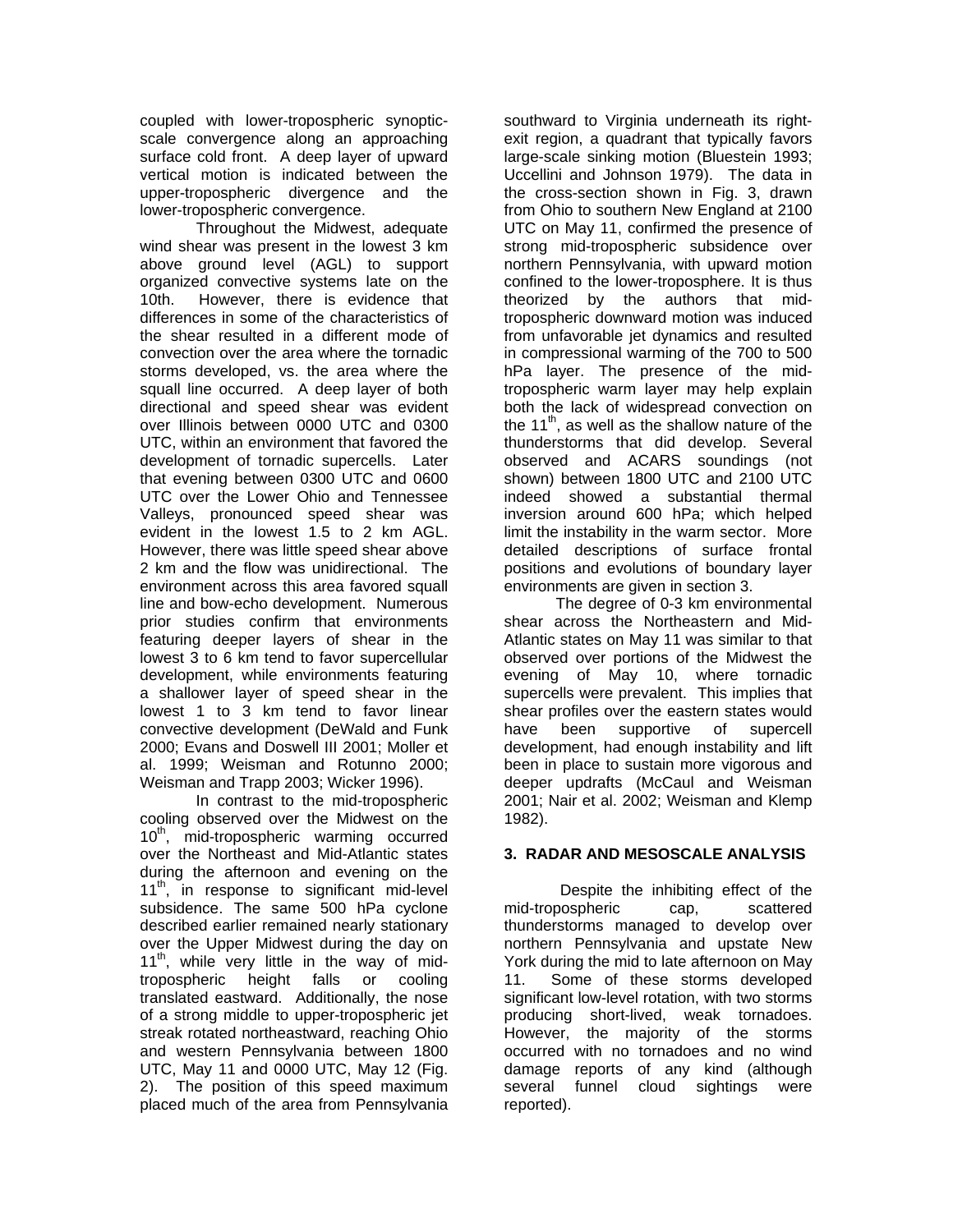One storm that did produce a weak, short-lived tornado developed over northcentral Pennsylvania around 2010 UTC. The storm attained significant low-level rotation quickly after it developed, with the tornado touchdown occurring shortly thereafter. The storm continued to exhibit significant rotation as it moved eastward towards northeastern Pennsylvania. However, no further reports of tornadoes or wind damage were received. Figure 4 shows a 4-panel of WSR-88D 0.5 degree reflectivity and storm relative velocity (SRM) data around the time of tornado touchdown (a and b), and about 2.5 hours later (c and d), after reports of wind damage had ceased. Other storms that developed significant rotation, but were not accompanied by any wind damage reports, also occurred across central New York.

 One factor that likely led to the failure of these storms to produce wind damage was their interaction with an air mass that had stabilized at low levels. Figure 5 shows a surface meso-analysis across Pennsylvania and upstate New York at a) 2000 UTC and b) 2300 UTC. At 2000 UTC, a dry line extended from central New York southward across central Pennsylvania, with a very narrow warm sector just to the east. The storms initially appeared to develop either in the warm sector or very close to surface boundaries between 2000 UTC and 2100 UTC. However, by 2300 UTC, the tornadic storm that originally developed over central Pennsylvania had moved east of the warm sector into a more stable atmosphere across northeastern Pennsylvania. Meanwhile, the warm sector over central New York appeared to become occluded by 2300 UTC, as a surface meso-low developed southward from central New York towards northern Pennsylvania. Consequently, the storms over central New York that initially developed in an environment characterized by low-level instability, quickly became decoupled from the boundary layer as cooler, more stable air at low-levels was drawn southward towards the developing meso-low.

# **4. SUMMARY**

 An outbreak of severe thunderstorms and tornadoes was expected across sections of the Northeastern United States during the afternoon and evening of May 11, 2003 due to the combined effects of substantial instability, upward motion, and low-level wind shear. Despite the anticipated occurrence of severe weather, very little developed.

 Synoptic settings over the eastern states on May 11 were compared and contrasted with those across the Midwest on May 10, where significant severe weather did take place. Mid-tropospheric height falls and cooling accompanied strong lowertropospheric instability across portions of Illinois, Kentucky, and Tennessee during the evening of May 10, which helped trigger explosive convective development. Midtropospheric subsidence and warming accompanied marginal lower-tropospheric instability over the Mid-Atlantic and Northeastern states during the afternoon of May 11, which helped limit convective development both spatially and vertically.

 The Eta model indicated that a deep layer of lift was in place across much of the Mississippi, Ohio, and Tennessee Valley regions the evening of May 10. The pronounced lift was produced by a favorable coupling of upper-tropospheric divergence, associated with a 250 hPa jet streak just to the north, and lower-tropospheric convergence, associated with a strong surface cold front just to the west. Meanwhile, lift was restricted to a shallow layer in the lower-troposphere across the eastern states during most of the afternoon on the 11<sup>th</sup>. Pronounced sinking motion in the mid-troposphere was produced from unfavorable positioning with respect to an approaching mid- to upper-tropospheric jet streak in the Ohio Valley. Thus, most of the area from Virginia northward to Pennsylvania was placed underneath its convergent right-front quadrant.

 The magnitude of both the directional and speed shear in the lowest 3 km AGL was comparable between the Midwest on the  $10<sup>th</sup>$  and the Northeast on the 11<sup>th</sup>. Given this similarity, the authors contend that an environment more conducive to the maintenance of strong updrafts would have supported supercell development across the Northeast on the  $11^{th}$ .

 Even with the limiting synoptic-scale factors described above, scattered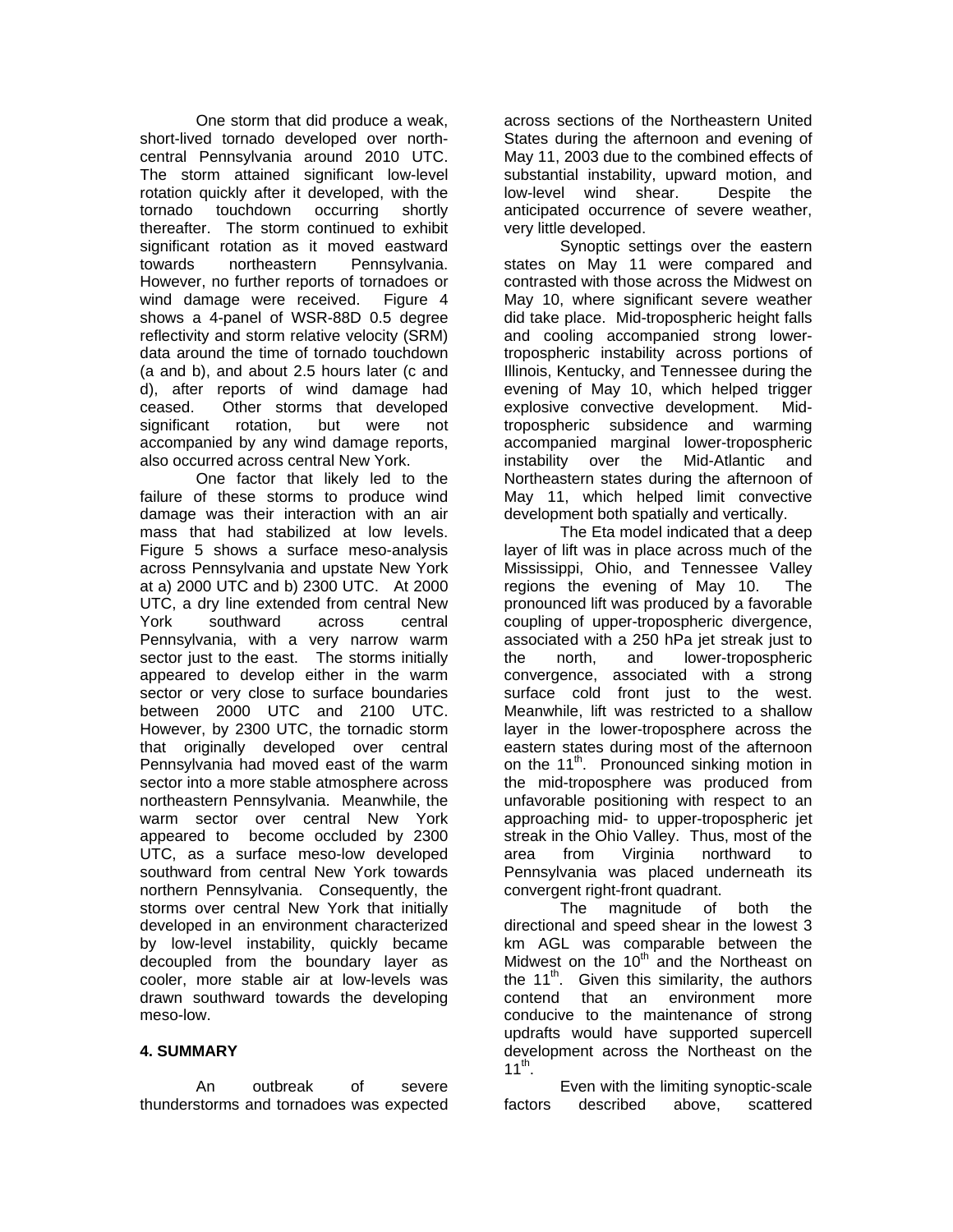thunderstorms did develop over New York State and Pennsylvania on the afternoon of<br>the 11<sup>th</sup>. Although there was isolated Although there was isolated occurrences of weak, short-lived tornadoes and large hail, severe weather was largely absent.

 Mesoscale analyses and regional WSR-88D imagery showed that several cells formed near a rapidly occluding surface boundary. The development of a meso-low over northern Pennsylvania resulted in cooler, more stable air becoming increasingly prevalent in the lowertropospheric environment where these storms resided. The authors have theorized that such stabilization of the lower troposphere resulted in a decoupling of storm-scale circulations with their boundary layer environment. As a result, individual thunderstorms became more elevated in nature, with a much lower capacity to translate strong winds down to the surface. Uccellini, L.W. and D.R. Johnson, 1979:

### **5. REFERENCES**

- Bluestein, H.B., 1993: Synoptic-Dynamic Meteorology in Mid-latitudes. *Vol. II: Observations and Theory of Weather Systems.* Oxford University Press, 594 pp.
- DeWald, V.L. and T.W. Funk, 2000: WSR- 88D reflectivity and velocity trends of a damaging squall line event on 20 April 1996 over south-central Indiana and central Kentucky. Preprints, *20th Conf. on Severe Local Storms,* Orlando, FL, Amer. Meteor. Soc., 177-180.
- Evans, J.S. and C.A. Doswell III, 2001: Examination of derecho environments using proximity soundings. *Wea. Forecasting*, **16**, 329-342.
- McCaul, E.W., Jr. and M.L. Weisman, 2001: The sensitivity of simulated supercell structure and intensity to

 variations in the shapes of environmental buoyancy and shear profiles. *Mon. Wea. Rev*., **129**, 664-687.

- Moller, A.R., C.A. Doswell, III, M.P. Foster, and G.R. Woodall, 1994: The operational recognition of supercell thunderstorm environments and storm structures. *Wea. Forecasting*, **9**, 327-347.
- Nair, U.S., E.W. McCaul, Jr., and R.M. Welch, 2002: A climatology of environmental parameters that influence severe storm intensity and morphology. Preprints, *21st Conf. on Severe Local Storms*, San Antonio, TX, Amer. Meteor. Soc., 164-167.
- The coupling of upper and lower tropospheric jet streaks and implications for the development of severe convective storms. *Mon. Wea. Rev*., **107**, 662-673.
- Weisman, M.L. and R. Rotunno, 2000: The use of vertical wind shear versus helicity in interpreting supercell dynamics. *J. Atmos. Sci*., **57**, 1452- 1472.
- Weisman, M.L. and R.J. Trapp, 2003: Low level mesovortices within squall lines and bow echoes. Part I: Overview and sensitivity to environmental wind shear. *Mon. Wea. Rev*., **131**, 2779-2803.
- Wicker, L.J., 1996: The role of near-surface wind shear on low-level mesocyclone generation and tornadoes. Preprints, 18<sup>th</sup> Conf. on  *Severe Local Storms,* San Francisco, CA, Amer. Meteor. Soc., 115-119.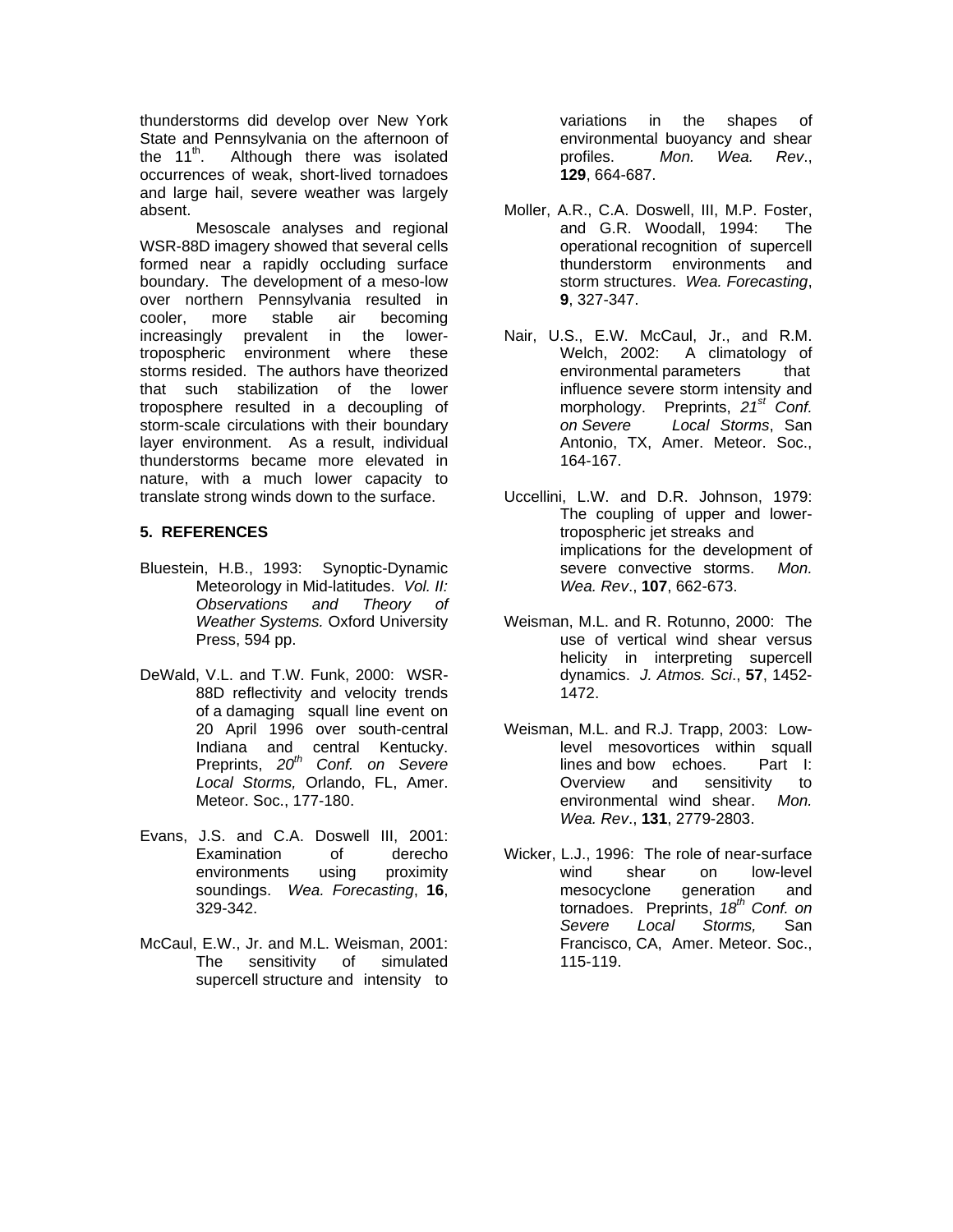# **6. FIGURES**



Figure 1. Eta initialized cross-section of convergence (1x10<sup>-5</sup>s<sup>-1</sup>, dashed lines), divergence  $(1x10<sup>-5</sup>s<sup>-1</sup>)$ , solid lines), and omega ( $\mu$ bs<sup>-1</sup>, upward motion shaded red, downward motion shaded blue), valid at 0000 UTC, 11 May, 2003. The cross-sectional axis extends from eastern Kansas to southern Lower Michigan. The location of central and northern Illinois is highlighted along the x-axis of the cross-section.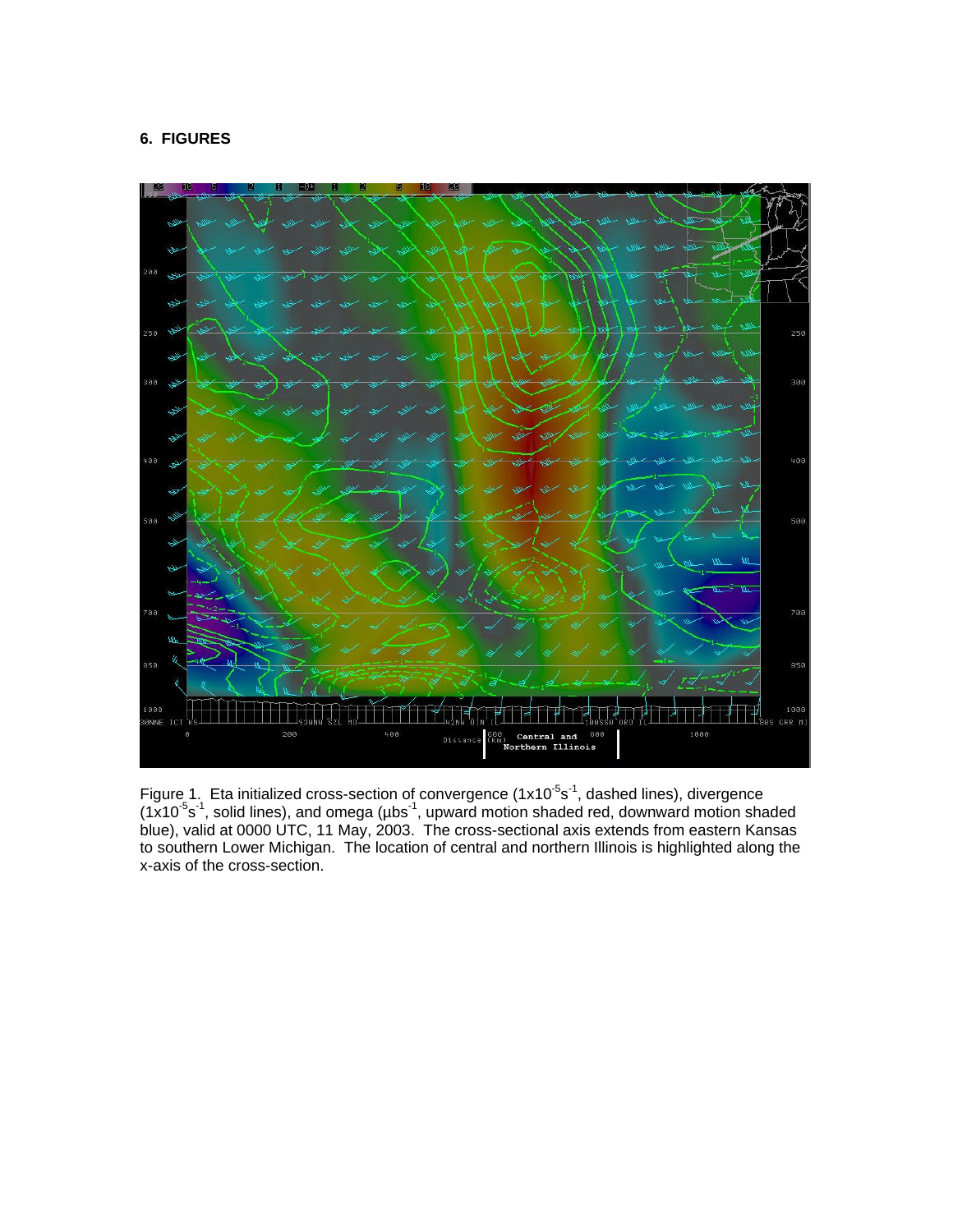

Figure 2. Isotach analysis (kts) in the 250 hPa to 400 hPa layer from ACARS observations. The valid period is 2000 UTC, 11 May, 2003 to 0000 UTC, 12 May, 2003.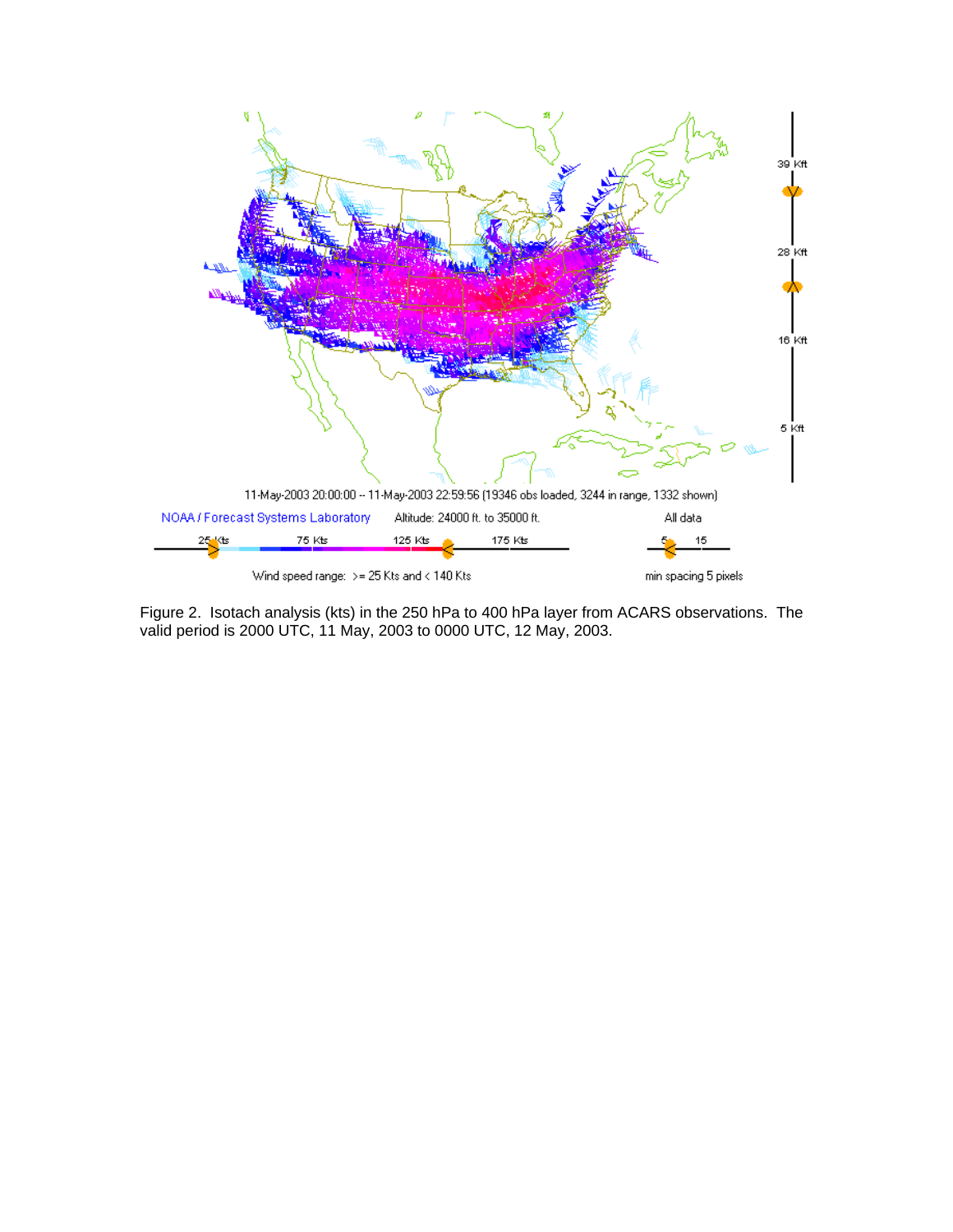

Figure 3. Eta 3-hour forecast cross-section of convergence ( $1x10^{-5}$  s<sup>-1</sup>, dashed lines), divergence  $(1x10<sup>-5</sup>s<sup>-1</sup>)$ , solid lines), and omega ( $\mu$ bs<sup>-1</sup>, upward motion shaded red, downward motion shaded blue), valid at 2100 UTC, 11 May, 2003. The cross-sectional axis extends from southern Ohio to western Massachusetts. Central and northeast Pennsylvania is highlighted along the x-axis of the cross-section.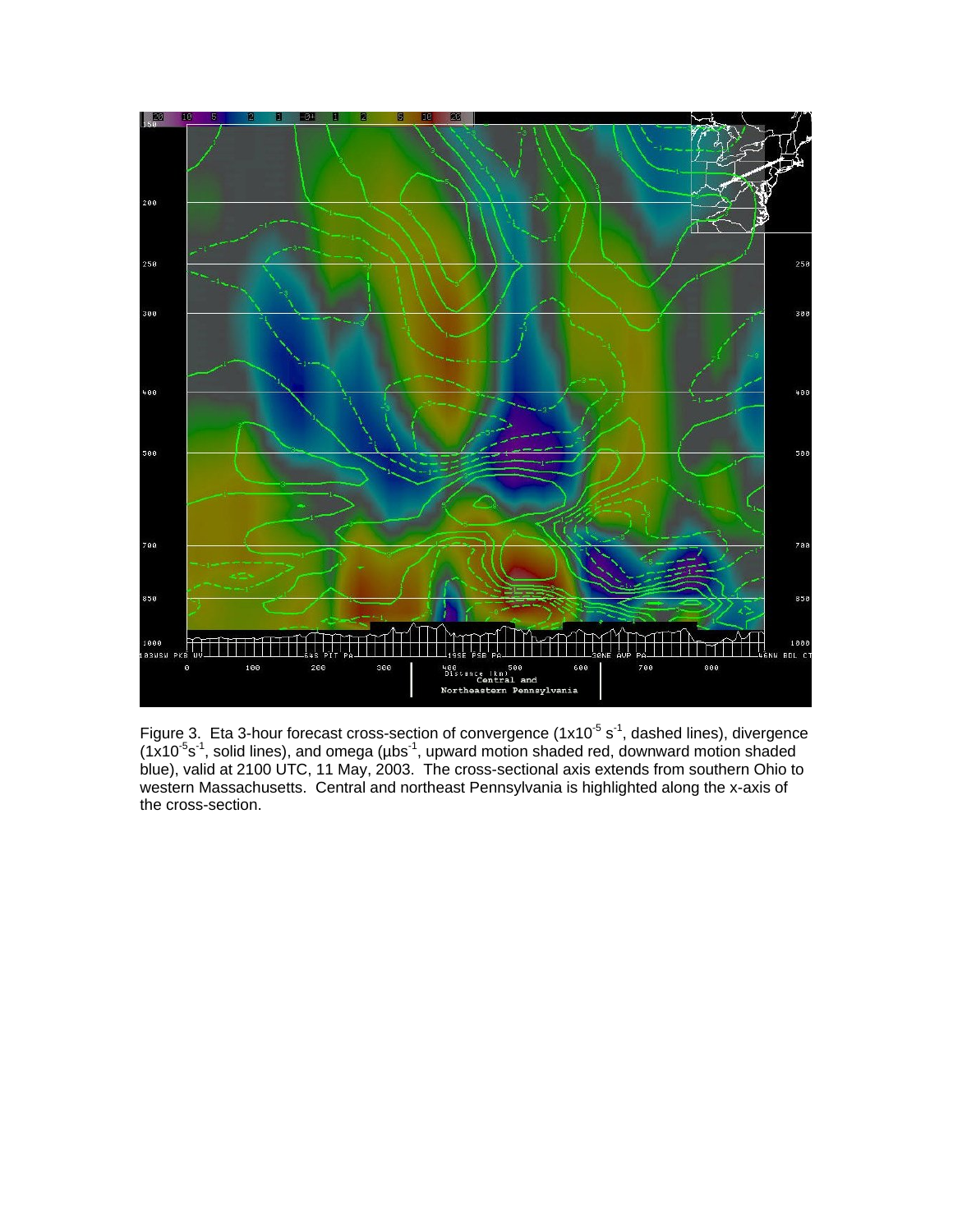

Figure 4: a) 0.5 ° Base reflectivity from the State College WSR-88D at 1958 UTC, 11 May, 2003. b) 0.5 ° Storm relative velocity (SRM) from the State College WSR-88D at 1958 UTC, 11 May, 2003. c) 0.5 ° Base reflectivity from the Binghamton WSR-88D at 2227 UTC, 11 May, 2003. d) 0.5 ° SRM from the Binghamton WSR-88D at 2227 UTC, 11 May, 2003.